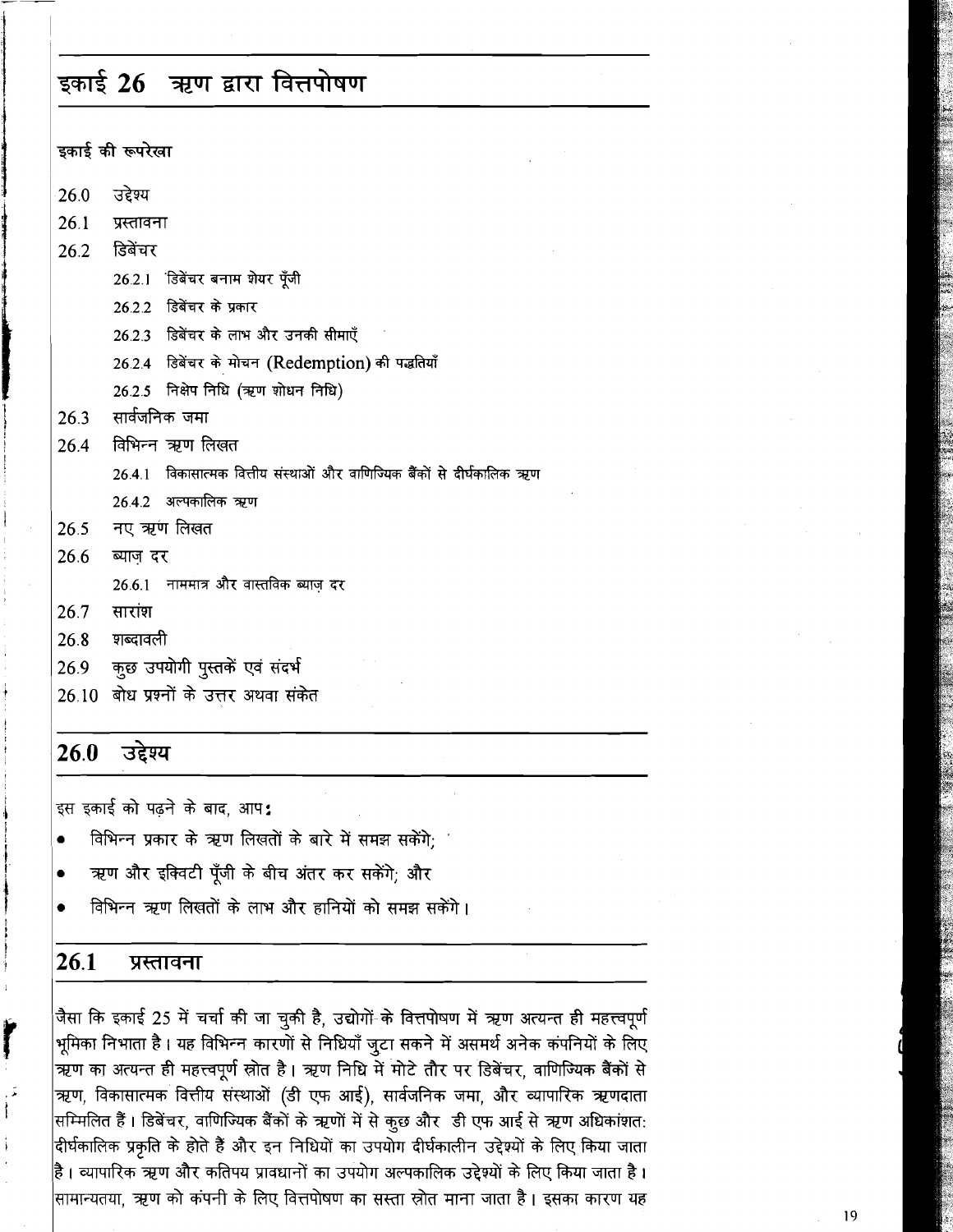उद्योग का वित्तपोषण

<mark>है कि ऋण पर सदैव ही नियत और पूर्व निर्धारित ब्याज दर लगता है जिसे कंपनी को ऋण लिखत</mark> धारकों को भगतान करना पड़ता है। ऋण पोषण विकल्प कंपनी और ऋण लिखतों में निवेश करने वाले लोगों दोनों के लिए लाभप्रद होता है। इसका कारण यह है कि कंपनी उधार लिए गए धन के उपयोग हेतु कितना भगतान करेगी और ऋणदाता को पता होता है कि उसे कंपनी को ऋण देने के लिए कंपनी से कितना प्रतिलाभ प्राप्त होगा। अब हम ऋण लिखतों का विस्तार में विश्लेषण करेंगे।

#### डिबेंचर  $26.2$

डिबेंचर किसी कारपोरेशन (निगम) का बॉण्ड होता है. और कंपनी के परिसमापन की स्थिति में डिबेंचर धारक फर्म का सामान्य ऋणदाता बन जाता है। अतएव. इन डिबेंचर धारकों के लिए फर्म की उपार्जन क्षमता ही उनके लिए प्राथमिक प्रतिभूति है। यद्यपि कि, कभी-कभी ये अप्रतिभूत होते ं, डिबेंचर धारकों को बॉण्ड करारनामा में लगाई गई प्रतिबन्धों द्वारा कुछ संरक्षण प्राप्त होता है। चूँकि डिबेंचर धारकों को मूल और ब्याज भुगतानों को पूरा करने के लिए उधारकर्ता की सामान्य ऋण सुपात्रता अवश्य देखना चाहिए, विशेषरूप से सिर्फ सुस्थापित और ऋण सुपात्र (यथेष्ट) कंपनियाँ ही डिबेंचर जारी करने में सक्षम होती है। कंपनी अधिनियम, 1956 के अनुसार डिबेंचर में डिबेंचर स्टॉक, बॉण्ड और कंपनी का कोई भी अन्य प्रतिभूति सम्मिलित होता है, चाहे कंपनी की परिसम्पत्तियों पर प्रभारित होता हो अथवा नहीं। निजी क्षेत्र की कंपनियाँ सामान्यतया ऋण पूँजी जुटाने के लिए दीर्घकालिक वचन-पत्र के रूप में डिबेंचर जारी करती हैं। कंपनी यथा विनिर्दिष्ट ब्याज और मुलधन के भुगतान का वचन देती है। बॉण्ड भारत में सार्वजनिक क्षेत्र की कंपनियों और वित्तीय संस्थाओं द्वारा जारी डिबेंचर का आकर्षक रूप है।

डिबेंचर कंपनी की ऋणग्रस्ता के प्रमाण पत्र के रूप में जारी किया जाता है जिसमें उसके शोधन की तिथि और ब्याज दर अंकित होते हैं। ब्याज दर निर्गम के समय ही निर्धारित होती है जिसे ब्याज का संविदागत अथवा कूपन दर कहा जाता है। ब्याज का डिबेंचर के सम मूल्य के प्रतिशत के रूप में भुगतान किया जाता है और जो वार्षिक, अर्द्धवार्षिक या त्रैमासिक आधार पर देय होता है। कंपनी पर ब्याज के भुगतान के लिए कानूनी बाध्यता होती है। कंपनी निक्षेप निधि (जिसे उपभाग 26.2.4 और 26.2.5 में समझाया गया है) के सृजन के माध्यम से इनका शोधन करती है और इससे शोधन के समय वित्तीय कठिनाई का सामना करने का जोखिम समाप्त हो जाता है।

## 26.2.1 डिबेंचर बनाम शेयर पूँजी

डिबेंचर कंपनी के पूँजी का भाग नहीं होता है। डिबेंचर धारक कंपनी के ऋणदाता होते हैं। डिबेंचर और शेयरों में निम्नलिखित मुख्य अन्तर है:

- डिबेंचर धारक कंपनी के ऋणदाता होते हैं जबकि शेयर धारक कंपनी के स्वामि होते हैं।
- डिबेंचर पर ब्याज का भुगतान कंपनी के लाभ या हानि किसी भी स्थिति में करना अनिवार्य है जबकि शेयरधारकों को लाभांश का भूगतान तभी किया जा सकता है जब कंपनी ने लाभ अर्जित किया हो।
- डि़बेंचर अपने निर्गम की शर्त्तों के अनुसार प्रतिदेय हैं जबकि शेयर, प्रतिदेय अधिमान शेयरों को छोडकर, कभी भी प्रतिदेय नहीं होते हैं।
- डिबेंचर के निर्गम से प्राप्त धन ऋण है, जबकि शेयर के निर्गम से प्राप्त धन कंपनी के लिए पूँजी है।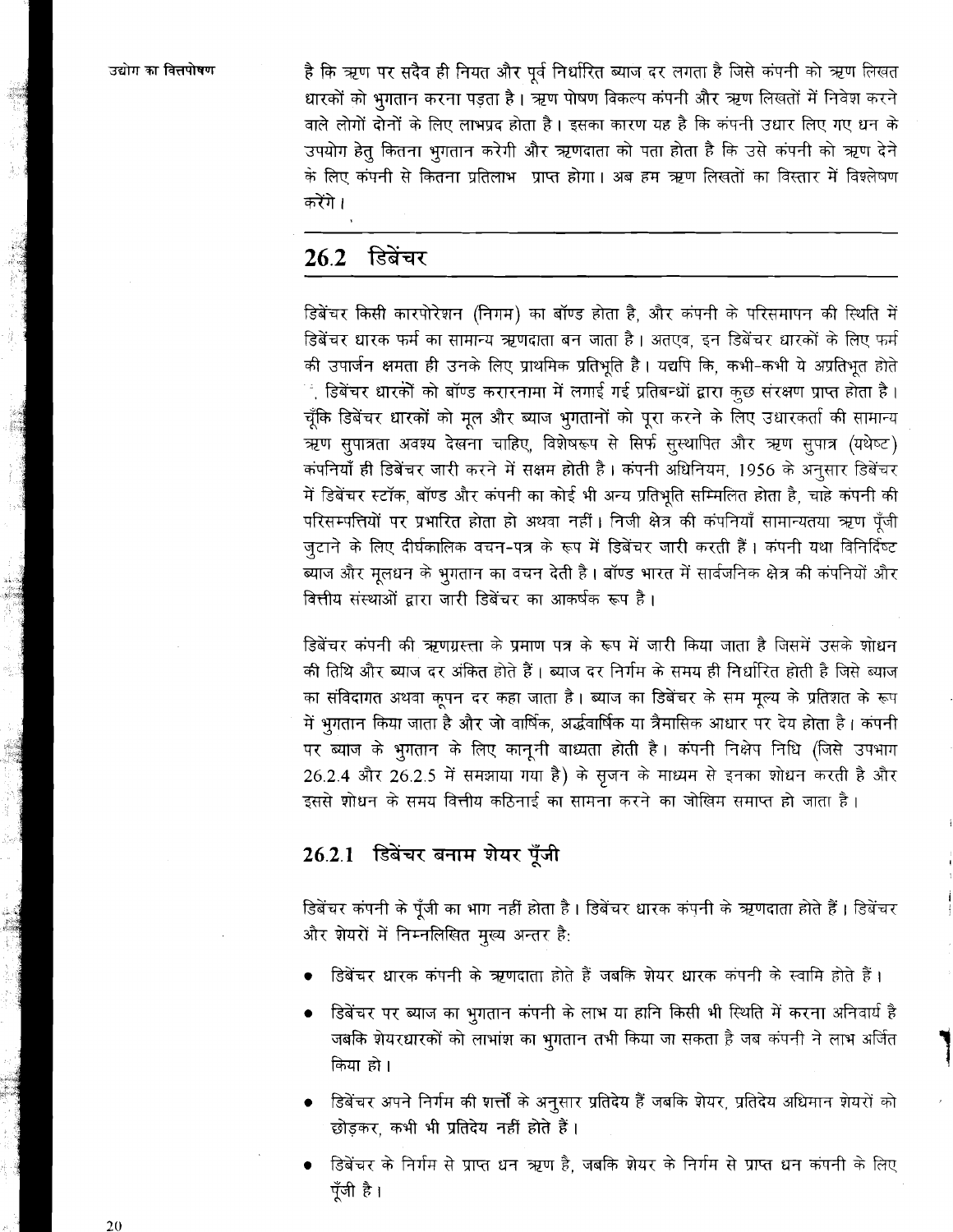- कंपनी के परिसमापन की स्थिति में. धन के पनर्भगतान में डिबेंचर धारकों का दावा शेयर धारकों से पहले होता है।
- 01-04-1956 के पश्चात जारी डिबेंचरों के धारकों को मताधिकार नहीं है. जबकि शेयरधारक को मताधिकार है।

#### डिबेंचरों के प्रकार  $26.2.2$

डिबेंचर निम्नलिखित प्रकार के हो सकते हैं<sup>.</sup>

धनीजोग ऋणपत्र (Bearer Debentures): धनीजोग डिबेंचर परक्राम्य लिखतों के सदृश हैं और सुपुर्दगी द्वारा अंतरणीय हैं। धनीजोग डिबेंचरों पर ब्याज संलग्न कूपनों के माध्यम से भूगतान किया जाता है। परिपक्वता पर, मूलधन वाहकों को दे दिया जाता है।

पंजीकृत डिबेंचर (Registered Debentures): ये पंजीकृत धारकों अर्थात् व्यक्तियों जिनका नाम डिबेंचर धारकों के रजिस्टर में दर्ज है को देय है।

सतत् अथवा अप्रतिदेय डिबेंचर (Perpetual or Irredeemable Debentures) : डिबेंचर जिसमें भुगतान की कोई शर्त अंतर्विष्ट नहीं होती है अथवा जिसमें यह शर्त अंतर्विष्ट होती है कि इसका वापस भूगतान नहीं किया जाएगा को सतत् अथवा अप्रतिदेय डिबेंचर कहा जाता है। ये डिबेंचर केवल आकस्मिकता अथवा कंपनी के परिसमापन कि स्थिति में प्रतिदेय होते हैं।

प्रतिदेय डिबेंचर (Redeemable Debentures) : ये डिबेंचर विनिर्दिष्ट अवधि के लिए जारी किए जाते हैं। विनिर्दिष्ट समय के समाप्त होने के पश्चात् कंपनी को डिबेंचर धारकों को वापस भुगतान करने और अपनी संपत्ति<sup>⁄</sup>को बंधक अथवा भार से छुड़ाने को अधिकार होता है।

ऋण के लिए संपार्श्विक प्रतिभूति के रूप में जारी डिबेंचर : संपार्श्विक प्रतिभूति वह प्रतिभूति है जिसे समूचित समय पर अथवा पार्टियों के समझौता के अनुरूप ऋण के भुगतान नहीं किए जाने की स्थिति में धारक पार्टी द्वारा वसुली की जा सकती है। कभी-कभी धन उधार देने वाले को ऋण के लिए संपार्श्विक प्रतिभूति के रूप में डिबेंचर दिए जाते हैं। ऋण के पुनर्भुगतान की स्थिति में संपार्श्विक प्रतिभूति के रूप में जारी डिबेंचर स्वत: ही पुन:शोधित हो जाते हैं।

अप्रतिभूत्र बेजमानती डिबेंचर (Naked Debentures): सामान्यतया कंपनी की परिसम्पत्तियों पर बंधक अथवा भार द्वारा प्रतिभूत होते हैं। तथापि, ये कंपनी की परिसम्पत्तियों पर बिना किसी प्रभार के भी जारी किए जा सकते हैं जिसे अप्रतिभुत डिबेंचर कहा जाता है। ये कंपनी से बकाया ऋण की अभिस्वीकृति होते हैं जिससे अप्रतिभूत ऋणदाताओं के अलावा किसी का अधिकार नहीं होता है ।

प्रतिभूत डिबेंचर (Secured Debentures): जब कंपनी की कोई भी विनिर्दिष्ट संपत्ति डिबेंचर धारकों को प्रतिभूति के रूप में प्रस्तुत की जाती है और इस तरह के डिबेंचरों को प्रतिभूत डिबेंचर कहा जाता है।

परिवर्तनीय डिबेंचर (Convertible Debentures): एक कंपनी परिवर्तनयी डिबेंचर भी जारी कर सकती है जिसमें डिबेंचर धारकों को डिबेंचर कतिपय अवधि के पश्चात्, विनिमय के निर्दिष्ट दरों पर इक्विटी अथवा अधिमान शेयरों में परिवर्तित करने का विकल्प दिया जाता है। ये पुर्णतया अथवा आंशिक रूप से परिवर्तनीय होते हैं। पूर्ण परिवर्तनीय डिबेंचर की स्थिति में, विनिर्दिष्ट अवधि के समाप्त होने के पश्चात् संपूर्ण अंकित मूल्य शेयरों में परिवर्तित हो जाता है। आंशिक परिवर्तनीय डिबेंचरों की स्थिति में. विनिर्दिष्ट अवधि के अंत में सिर्फ परिवर्तनीय भाग ही शेयरों में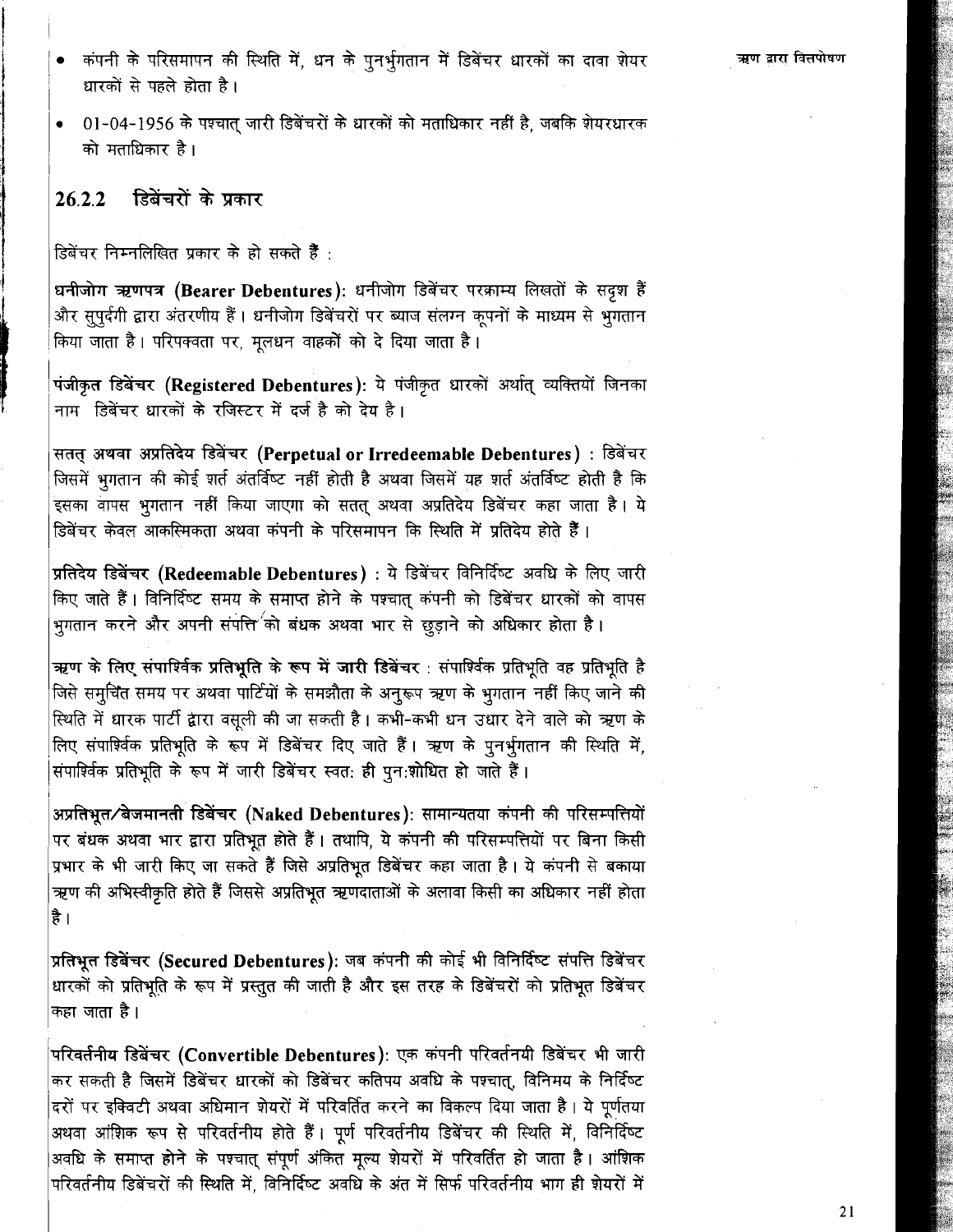उद्योग का विलपोषण

परिवर्तित होता है और गैर-परिवर्तनीय भाग कतिपय विनिर्दिष्ट अवधि की समाप्ति पर प्रतिदेय है। अपरिवर्तनीय डिबेंचर में डिबेंचर धारक को इन डिबेंचरों को शेयर में बदलने का कोई विकल्प नहीं दिया जाता है और विनिर्दिष्ट अवधि की समाप्ति पर इनका पून: शोधन होता है। अंशत: परिवर्तनीय डिबेंचर कंपनी और निवेशकों दोनों को अधिक नम्यता प्रदान करता है। इसे पूर्णत: परिवर्तनीय डिबेंचर से अधिक श्रेयस्कर होने का दावा किया गया है।

परिवर्तनीय डिबेंचरों का मुल्यांकन : परिवर्तनीय डिबेंचर धारकों के विकल्प पर साधारण शेयरों में विनिमय योग्य होते हैं। परिवर्तनीय डिबेंचर के संदर्भ में निम्नलिखित शब्दों का प्रयोग किया जाता है ।

- ं<mark>परिवर्तनीय मृल्य</mark>: विनिर्दिष्ट मृल्य जिस पर डिबेंचर शेयरों में बदले जाएँ।
- परिवर्तन अनुपात : शेयरों की विनिर्दिष्ट संख्या जो प्रत्येक डिबेंचर के बदले में दिए जाएँ।
- परिवर्तन प्रीमियम : परिवर्तन मृत्य डिबेंचरों के निर्गम के समय शेयरों के बाजार मृत्य से अधिक नियत किया जाता है। यह संकेत देता है कि परिवर्तनीय डिबेंचरों के निर्गम के समय शेयर के चालू मूल्य में परिवर्तन मूल्य के तुल्य होने के लिए कितनी वृद्धि होगी।
- **परिवर्तन मृल्य** : परिवर्तन मूल्य के चालू शेयर मूल्य द्वारा गूणा करने से शेयर का परिवर्तन मुल्य निकलता है।

## 26.2.3 डिबेंचरों के लाभ और उनकी सीमाएँ

डिबेंचरों और बॉण्ड के निर्गम के माध्यम से वित्त जुटाना कंपनी के लिए वित्त का एक बड़ा स्रोत .<br>है। इस प्रकार के वित्त के निम्नलिखित लाभ हैं :

- इक्विटी का व्यापार अर्थात् पूँजी की नियत लागत, डिबेंचरों के निर्गम के माध्यम से वित्तपोषण का मुख्य उद्देश्य इक्विटी शेयरधारकों के लिए उपलब्ध लाभ को बढ़ाने में सहायता करना है। दूसरे शब्दों में, यदि कंपनी ऋण के लागत से अधिक अर्जित कर रही है तो ऋण लागत से ऊपर जो भी उपार्जित किया गया वह अंतत: सिर्फ शेयरधारकों को जाता है।
- कंपनी मात्र डिबेंचरों के मोचन अथवा वित्त जुटाकर अपनी वित्तीय योजनाओं के अनुरूप ऋण इक्विटी अनुपात का समायोजन कर सकती है, जो कि इक्विटी पूँजी के साथ संभव नहीं है।
- डिबेंचर धारकों को देय ब्याज लाभ पर प्रभार है और इसलिए नियंत्रित कंपनियों पर कर दायित्व घट जाता है।
- समापन के समय, डिबेंचर धारकों को भुगतान के लिए इक्विटी शेयर धारकों से पहले रखा जाता है।
- सामान्यतया डिबेंचर कंपनी की परिसम्पत्तियों पर प्रतिभूत होते हैं और इसलिए इस पर जोखिम भी कम होता है।

डिबेंचरों के निर्गम द्वारा वित्त जुटाने में निम्नलिखित सीमाएँ हैं :

- नियत तिथियों को ब्याज का भुगतान करना और मूल का पुनर्भुगतान करना कंपनी का कानूनी दायित्व है। इन उत्तरदायित्वों के निर्वहन में असफल होने से कंपनी का प्रचालन ठप हो सकता है।
- डिबेंचरों की नियत परिपक्वता तिथि होती है। इसलिए उनके भुगतान के लिए अवश्य ही प्रतिदान निधि बनाया जाना चाहिए।
- डिबेंचरों के माध्यम से निधियों के जुटाने पर सीमा है।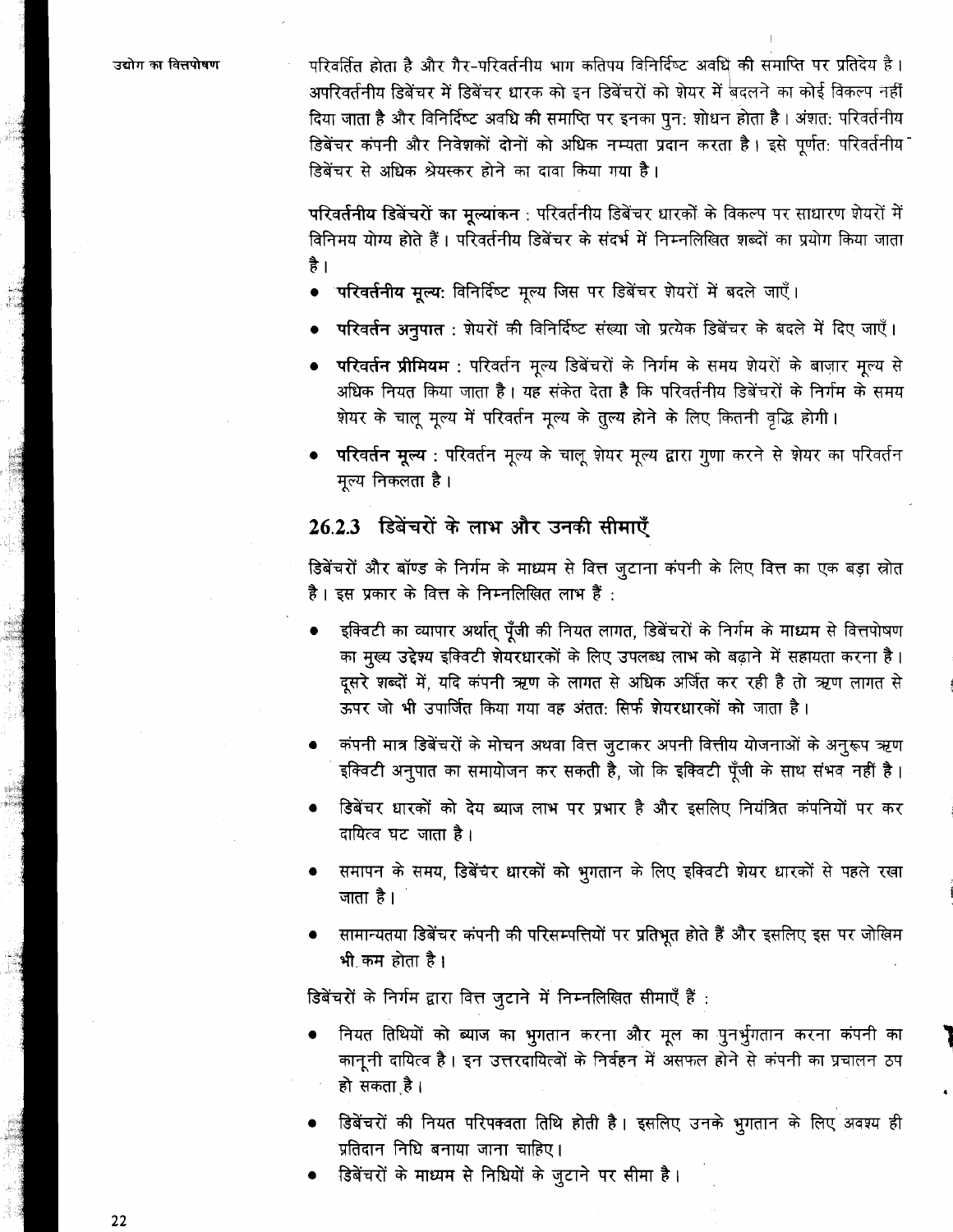# 26.2.4 डिबेंचरों के मोचन की (Redemption) पद्धति

एक कंपनी प्रतिदेय और अप्रतिदेय डिबेंचर जारी कर सकती है। किन्तु कंपनियों द्वारा जारी डिबेंचर सामान्यतया प्रतिदेय डिबेंचर होते हैं। डिबेंचरों के मोचन के दो तरीके हैं<sup>.</sup>

- क) नियत तिथि को डिबेंचरों का मोचन : इस प्रणाली में डिबेंचर धारकों को भगतान बताई गई अवधि की समाप्ति पर किया जाता है। लाभ और हानि विनियोग खाते से विकलन करके (ऋण खाते में डालकर) ऋण शोधन निधि (Sinking fund) का सूजन किया जाता है। ऋण शोधन निधियों में इस प्रकार की गई राशि उत्कृष्ट प्रतिभूतियों (gilt-edged securities) में निवेश की जाती है और उन्हें डिबेंचरों के मोचन की तिथि को बेच दिया जाता है।
- ख) आवधिक आहरण द्वारा डिबेंचरों का मोचन : इस प्रणाली में, आहरण द्वारा कुल डिबेंचरों के कतिपय भाग का वर्ष दर वर्ष भुगतान किया जाता है। इसके लिए, वार्षिक आहरण द्वारा राजस्व खाते से विकलन (Debit) किया जाता है और इसे 'मोचन निधि खाता' में जमा कर दिया जाता है।

# 26.2.5 निक्षेप निधि (ऋण शोधन निधि)

दीर्घकालिक ऋण के मोचन के लिए अलग से स्थापित विनिर्दिष्ट आरक्षित की निक्षेप निधि बनाई जाती है। निक्षेप निधि के सृजन का मुख्य उद्देश्य प्रत्येक वर्ष कतिपय राशि अलग करके भावी तिथि के लिए कतिपय राशि संचित करना है।

इस तरह के आरक्षित के सृजन का चाहे जो भी उद्देश्य अथवा प्रणाली हो, प्रत्येक वर्ष इस तरह से कतिपय राशि निवेश की जाती है कि चक्रवृद्धि ब्याज के साथ, दायित्व को समाप्त करने के लिए अथवा बेकार परिसम्पत्ति को बदलने अथवा घाटा पुरा करने के लिए. उतनी राशि उपलब्ध रहे।

### बोध प्रश्न 1

1) ऋण पूँजी और इक्विटी पूँजी के बीच विभेद कीजिए।

2) डिबेंचरों के विभिन्न प्रकारों की चर्चा कीजिए।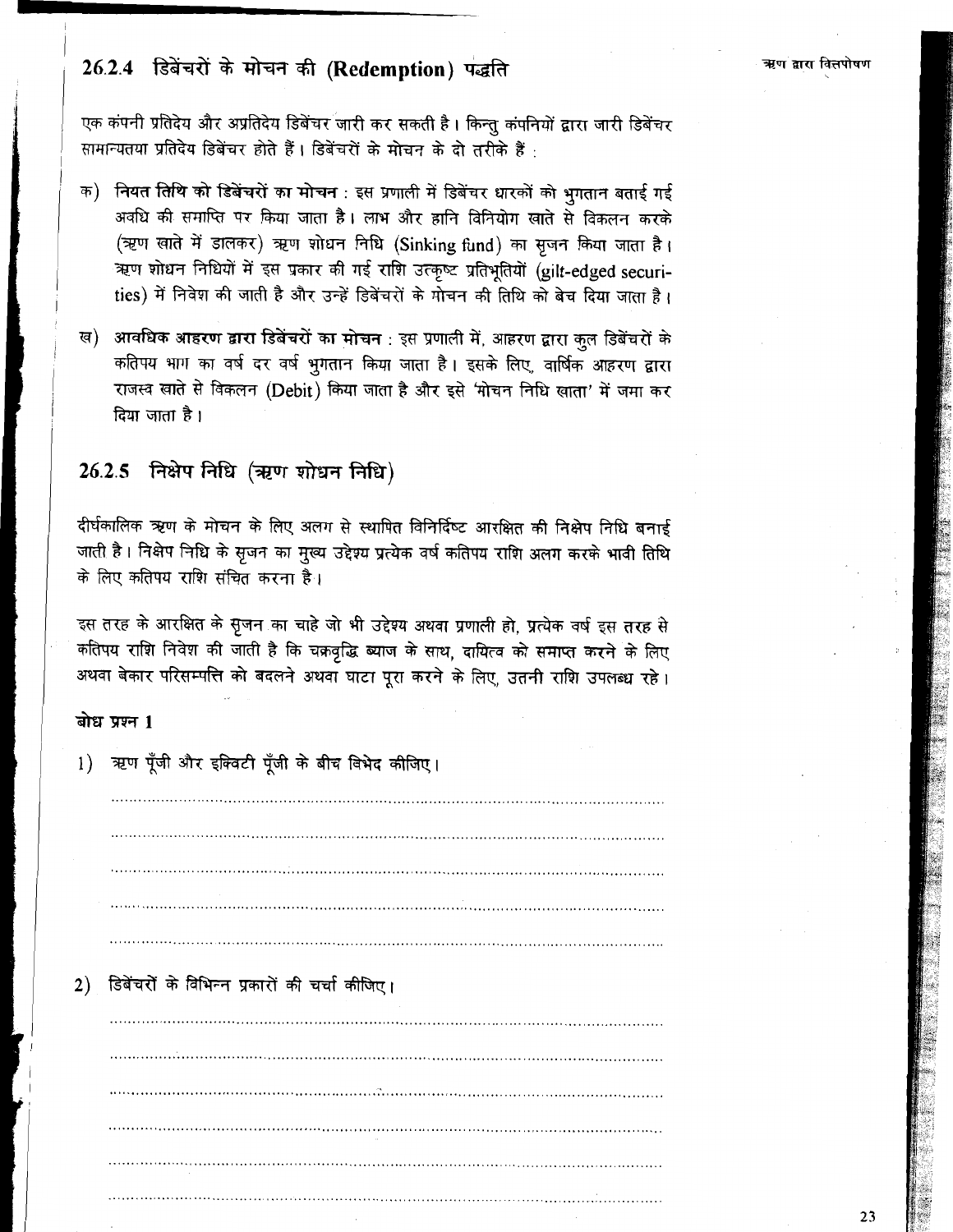# 26.3 सार्वजनिक जमा

सार्वजनिक जमा सावधि जमा के रूप में भी जानी जाती हैं। ये कंपनियों और निवेशकों दोनों के लिए आकर्षक बन गए हैं। कंपनियों के लिए, सार्वजनिक जमा निधियाँ जटाने का आसान और सुविधाजनक स्रोत है क्योंकि इसके लिए उन्हें अपनी परिसंपत्तियाँ बंधक रखने की आवश्यकता नहीं पड़ती है। सार्वजनिक जमा बेहतर ब्याज दर पर अच्छी और विश्वसनीय कंपनियों में निवेश के लिए आसान अवसर उपलब्ध कराती है। सार्वजनिक जमाओं की एक दुर्बलता यह है कि इसमें ब्याज के भुगतान और मुलधन के पुनर्भुगतान के बारे में अनिश्चित्ता होती है क्योंकि ये अप्रतिभूत होते हैं। इसलिए, इनमें निवेश करने से पूर्व इन जमा योजनाओं की 'क्रेडिट रेटिंग' देखना अत्यावश्यक होता है।'क्रेडिट रेटिंग' क्रिसिल, केयर, इक़ा (CRISIL, CARE, ICRA) इत्यादि द्वारा रिटिंग' प्रक्रिया है जिसके द्वारा यह सुनिश्चित किया जाता है कि क्या कंपनी द्वारा प्रस्तुत सार्वजनिक जमा योजना सुरक्षित है और क्या इन योजनाओं को प्रस्तुत करने वाली कंपनी ब्याज और मूलधन, जब कभी देय हों, का भूगतान करने में सक्षम होंगी। किसी योजना की विशेष रेटिंग सूचक से नीचे रेटिंग असूरक्षित है और निवेशकों को उस कंपनी में निवेश करने के प्रति सावधान रहना चाहिए।

# 26.4 विभिन्न ऋण लिखत

ऋण के विभिन्न दीर्घकालिक और अल्पकालिक लिखत हैं। इन लिखतों पर नीचे विचार किया गया है $\cdot$ 

## 26.4.1 विकासात्मक वित्तीय संस्थाओं और वाणिज्यिक बैंकों से दीर्घकालिक ऋण

अनेक विकासात्मक वित्तीय संस्थाएँ और वाणिज्यिक बैंक भूमि, और भवन, मशीनों इत्यादि जैसी अचल सम्पत्तियों की खरीद के लिए कारपोरेट को ऋण देती हैं। ये विभिन्न स्कीमों के अन्तर्गत ऋण देती हैं तथा ये ऋण 10 वर्ष अथवा अधिक की दीर्घकालिक अवधि में देय होते हैं। इकाई 27 में इन संस्थाओं और उनकी विभिन्न योजनाओं पर विस्तार से चर्चा की गई है।

### 26.4.2 अल्पकालिक ऋण

दिन-प्रतिदिन के व्यापारिक प्रचालनों के लिए मंजूर ऋणों को कार्यशील पूँजी अथवा अल्पकालिक ऋण कहा जाता है। अल्पकालिक ऋणों में व्यापार ऋण और बैंक वित्त सम्मिलित है।

#### व्यापारिक उधार क)

यह अल्पकालिक वित्तपोषण का सर्वाधिक प्रचलित स्रोत है। व्यापारिक उधार उत्पादन की खरीद करते समय विक्रेता द्वारा खरीदार (कारपोरेट) को दिया जाने वाला उधार है। जब कंपनी अपेक्षित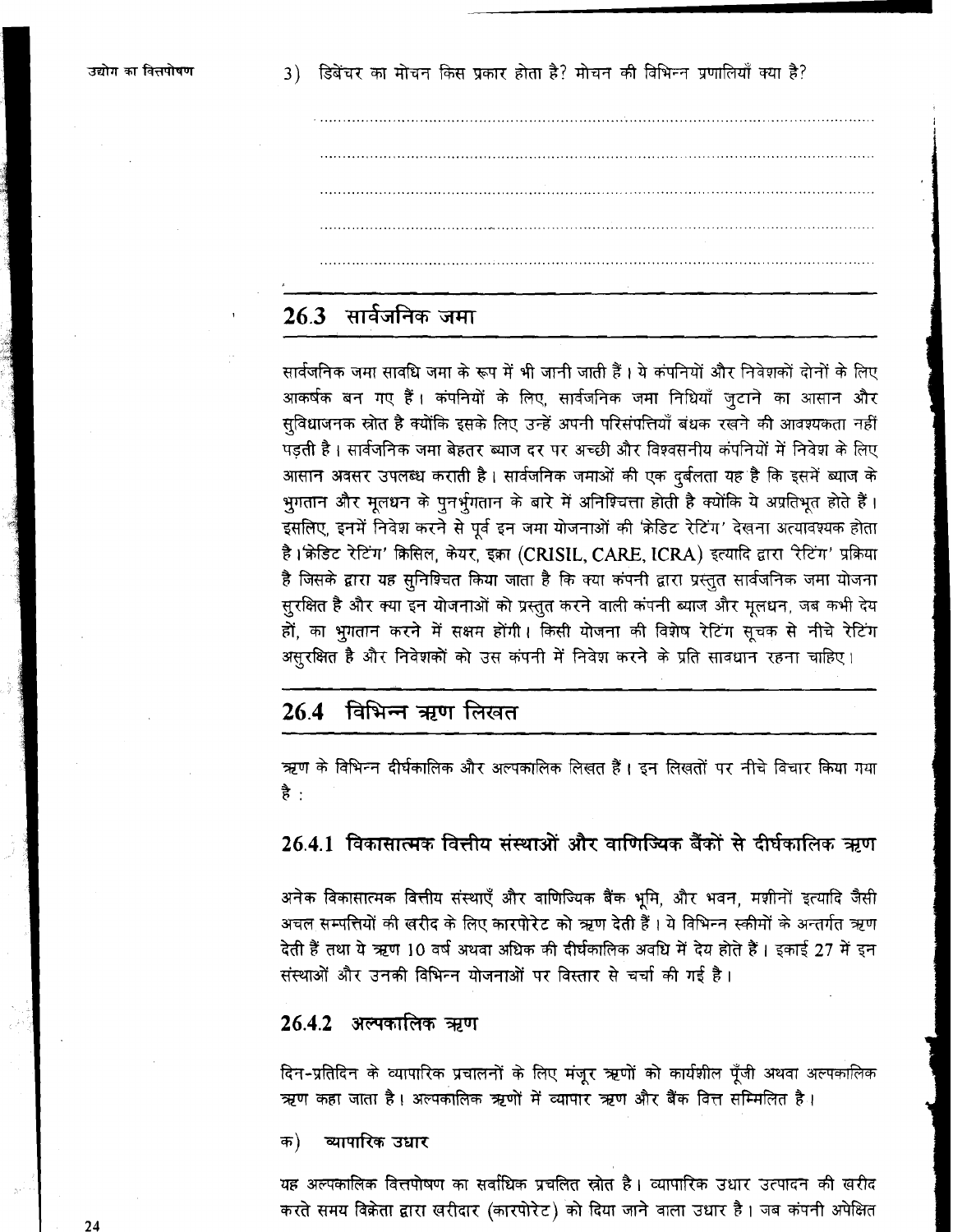वस्तुओं को उधार खरीदती है और तैयार वस्तुओं की बिक्री कार्य के पश्चात् उन बकायों को चुकाती है तो यह वित्तपोषण का संसाधन बन जाता है। इसका कारण यह है कि कंपनी को खरीदारी भूगतान के लिए तत्काल धन की आवश्यकता नहीं पड़ती है।

#### बैंक वित्तपोषण ख)

बैंक कारपोरेट की अधिकांश कार्यशील पूँजी आवश्यकताओं को पूरा करते हैं। इस उद्देश्य के लिए बैंक इन ऋणों के बदले मालसूची को प्रतिभूति के रूप में स्वीकार कर सकते हैं।

#### 26.5 नए ऋण लिखत

तेजी से बदलते हुए वित्तीय परिदृश्य में, ऋण बाज़ार से निधियाँ जुटाने के लिए नए ऋण लिखतों की युक्ति निकालना कारपोरेट क्षेत्र के लिए आवश्यक हो गया है। इनमें से कुछ नए ऋण लिखत इस प्रकार हैं:

शून्य ब्याज बॉण्ड (Zero Interest Bond): ये अपनी अंतिम परिपक्वता मूल्य से बट्टा (Discount) पर बेचे जाते हैं और इन पर शून्य ब्याज दर होता है। प्रमाण पत्र पर अंकित मूल्य तथा प्रमाण पत्र प्राप्त करने की लागत में अंतर ही निवेशक का लाभ होता है। निवेशक किसी भी ब्याज का हकदार नही होता है और परिपक्वता तिथि को सिर्फ मूलधन का पुनर्भुगतान किया जाता है । व्यक्तिगत निवेशक शून्य ब्याज बॉण्ड इसलिए पसंद करता है कि इस पर निवेश लागत कम होती |<br>है। यह कर नियोजन का भी साधन है क्योंकि इस पर कोई ब्याज नहीं मिलता है, जो कि अन्यथा कर येग्य होता है। कंपनियों के लिए भी शून्य ब्याज बॉण्ड आकर्षक होता है क्योंकि तत्काल ब्याज प्रतिबद्धता नहीं होती है । परिपक्वता पर, बॉण्ड इक्विटी शेयरों अथवा अपरिवर्तनीय डिबेंचरों में. कंपनी की पूँजी आवश्यकताओं के अनुरूप, बदली जा सकती हैं।

.<br><mark>अपरिवर्तनीय डिबेंचरों के साथ इक्विटी वारंट</mark> : इक्विटी वारंट अपरिवर्तनीय डिबेंचर के साथ .<br>संलग्न एक दस्तावेज होता है जो खरीदार अथवा धारक को भावी तिथि को इक्विटी शेयर के लिए आवेदन करने और अधिग्रहित करने का अधिकार प्रदान करती है।

- इक्विटी वारंटों की स्थिति में कारपोरेट क्षेत्र के लिए निम्नलिखित लाभ हैं : क)
- इक्विटी वारंट के कारण डिबेंचरों का विपणन आसान हो जाता है और प्राइवेट प्लेसमेण्ट के माध्यम से ब्रोकरों के प्रयासों की आवश्यकता को कम करता है।
- भावी तिथि को इक्विटी शेयर प्राप्त होने का अवसर निवेशकों के लिए भारी आकर्षण होता है।
- इक्विटी पूँजी में अभिदान के लिए वित्तीय संस्थाओं और परस्पर निधियों पर कम निर्भरता।
- पूँजी की लागत न्यूनतम करने के लिए पूँजी संरचना की दीर्घकालिक नियोजन हेतु प्रभावी उपाय उपलब्ध कराता है।

ख) निवेशको को लाभ :

- अपरिवर्तनीय डिबेंचरों पर जीवन पर्यन्त, सुनिश्चित ब्याज दर।
- इक्विटी वारंट की कोई अतिरिक्त लागत नहीं होती है किन्तु कंपनी के वित्तीय कार्य निष्पादन के अनुरूप इसका ऊँचा मूल्य होता है।

जब नए निर्गमों के मामले में बाज़ार में उदासीनता है, प्रतिभूतियों के साथ इक्विटी वारंट की पेशकश उस निर्गम में आवेदन करने के लिए निवेशकों के आकर्षण को बढ़ा सकता है।

ऋण द्वारा वित्तपोषण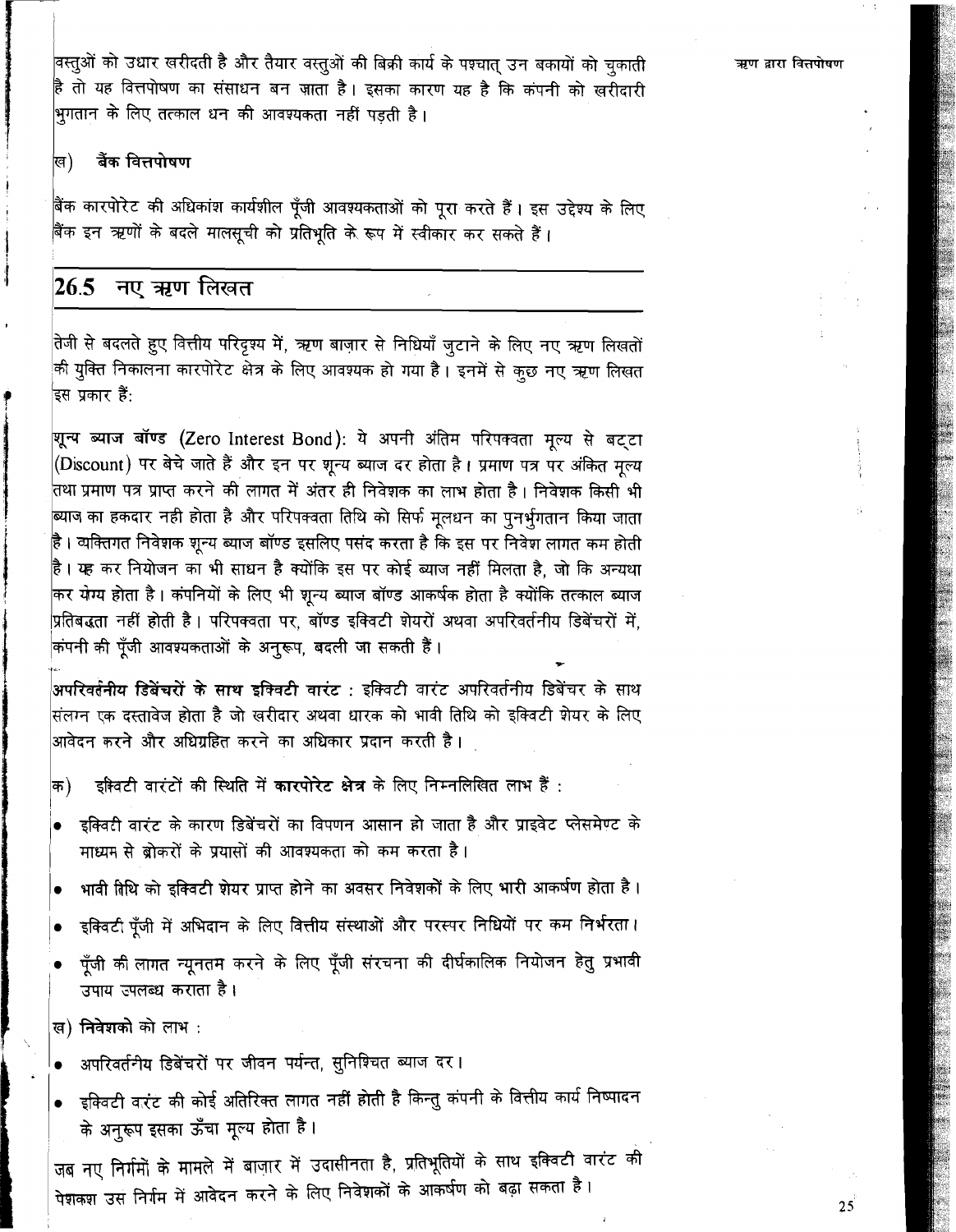उद्योग का वित्तपोषण

प्रतिभूत प्रीमियम नोट्स (एस पी एन) : एस पी एन पृथक् करने योग्य वारंट के साथ व्यापार एस पी एन में मध्यकालिक से दीर्घकालिक नोटों की विशेषता होती है। प्रत्येक एस पी एन के साथ एक वारंट संलग्न हो सकता है, जो धारक को इक्विटी शेयरों के लिए आवेदन करने तथा इसका

आबंटन प्राप्त करने का अधिकार प्रदान करता है।<br>**डीप डिस्काउंट बॉण्ड (Deep Discount Bond, DDB) : भारतीय औद्योगिक विकास बैंक ने** पहली बार डीप डिस्काउंट बॉण्ड जारी किया। 2700 रु. के डीप डिस्काउंट मूल्य पर एक निवेशक को ! लाख रु. अंकित मूल्य का बॉण्ड मिलता है। डी डी बी 25 वर्षों की अपनी परिपक्वता .<br>अवधि में अपने अंकित मूल्य तक बढ़ता है। डी डी बी का एक विशिष्ट लाभ यह है कि इसमें निवेश जोखिम नहीं रहता है। इसमें निवेशक को परिपक्वता अवधि तक लाभ को रखने अथवा पाँच व्षों के बाद प्रमाण पत्र वापस करके आवधिक रूप से आहरण की अनुमति है। डी डी बी का मुख्य लाभ यह है कि इसके खरीदने की मूल लागत और बिक्री मूल्य के बीच अंतर को पूँजीगत लाभ माना जाएगा। डी डी बी सुरक्षित, ठोस और अर्थ सूलभ लिखत है।

शुन्य कुपन परिवर्तनीय नोट: यह एक लिखत है जिसे जारीकर्त्ता के सामान्य स्टॉक में परिवर्तित ्.<br>किया जा सकता है। यदि निवेशक बदलना चाहता है तो उसे सभी संचित और अप्रदत्त ब्याज को छोड़ना पड़ेगा। यह जारीकर्त्ता को सामान्य स्टॉक को अत्यधिक कम किए बिना परिर्वतनीय ऋण का लाभ उठाने देता है। किसी भी अन्य शून्य कृपन बॉण्ड की भाँति परिपक्वता तक नकद की भगतान नहीं करने पर भी जारीकर्त्ता को आरोपित ब्याज के लिए कर कटौती मिलती है। शून्य होता है यदि परिवर्तित करने का प्रस्ताव लाभप्रद नहीं होता है तो निवेशक को परिपक्वता पर अपेक्षाकृत कम आय प्राप्त होगी।

इक्विटी अदला-बदली के लिए ऋण : यह लिखत ऋण धारकों को इसके जारीकर्त्ता द्वारा सामान्य स्टॉक के बदले ऋण के विनिमय की पेशकश है। जारीकर्त्ता जो ऋण के लिए इक्विटी अरला-बदली की पेशकश करता है, ऐसा इसलिए करता है कि ऋण-इक्विटी अनुपात की स्थिति नुधारने के उद्देश्य से इक्विटी पूँजी बढ़ाता है और अपनी ऋण जुटाने की क्षमता भी बढ़ाता है। यह जारीकर्त्ता को अपना ब्याज व्यय कम करने में मदद करता है और उन्हें इसे लाभांश से बदलने में सक्षम करता<br>है जो कि उसके विवेकाधिकार पर देय होता है ।<br>**प्रतिदेय बॉण्ड (Callable Bond)** : बॉण्ड समझौते में विनिर्दिष्ट मूल्य पर माँगे जाने और चुक

करने के अधिकार के साथ जारी बॉण्ड है। प्रतिदेय बॉण्ड का मुख्य लाभ यह है कि जारीकर्त्ता को यदि बॉण्ड की कृपन दर से बाज़ार में चालू ब्याज दर पर्याप्त रूप से कम है तो अपने विद्यमान बॉण्डों को माँगने की प्रेरणा है। सामान्यतया जारीकर्त्ता जारी करने के पश्चात् कतिगय अवधि तक बॉण्ड नहीं माँग सकता है।

**विकल्प टेंडर बॉण्ड (Option Tender Bond) : विकल्प टेंडर बॉण्ड छोड़ने के विकल्प के साथ** बॉण्ड है, जो बॉण्ड धारकों को अपने बॉण्ड जारीकर्त्ता को अपना बॉण्ड वापस बेचने का अधिकार प्रदान करता है। छोड़ने के विकल्प के साथ जारीकर्त्ता का लक्ष्य दोनों प्रकार का निवेशक होता है जिसमें से एक तो यह आशा करता है कि दीर्घकाल में ब्याज दर में कमी आएगी और दुसरा जो बॉण्ड **खरीदते समय अधिक सावधानी बर**त्ता है।

 $\overline{\textbf{u}}$   $\overline{\textbf{v}}$  $\overline{\textbf{v}}$  $\overline{\textbf{v}}$  $\overline{\textbf{v}}$  $\overline{\textbf{v}}$  $\overline{\textbf{v}}$  $\overline{\textbf{v}}$  $\overline{\textbf{v}}$  $\overline{\textbf{v}}$  $\overline{\textbf{v}}$  $\overline{\textbf{v}}$  $\overline{\textbf{v}}$  $\overline{\textbf{v}}$  $\overline{\textbf{v}}$  $\overline{\textbf{v}}$  $\overline{\textbf{v}}$  $\overline{\textbf{v}}$  **\overline** जुटाने में सफल <mark>होते हैं कि उनका ऋ</mark>ण सामान्यतया उनकी मूल कंपनी द्वारा गारंटीकृत होता है। कुछ मामलों में, सरकारें अपने उपक्रमों अथवा कारपोरेशनों जैसे विद्युत प्रदाय बोर्ड, सिंचाई <sup>कारपोरेशन इत्यादि द्वारा जारी बॉण्डों को गारंटी प्रदान करती है।</sup>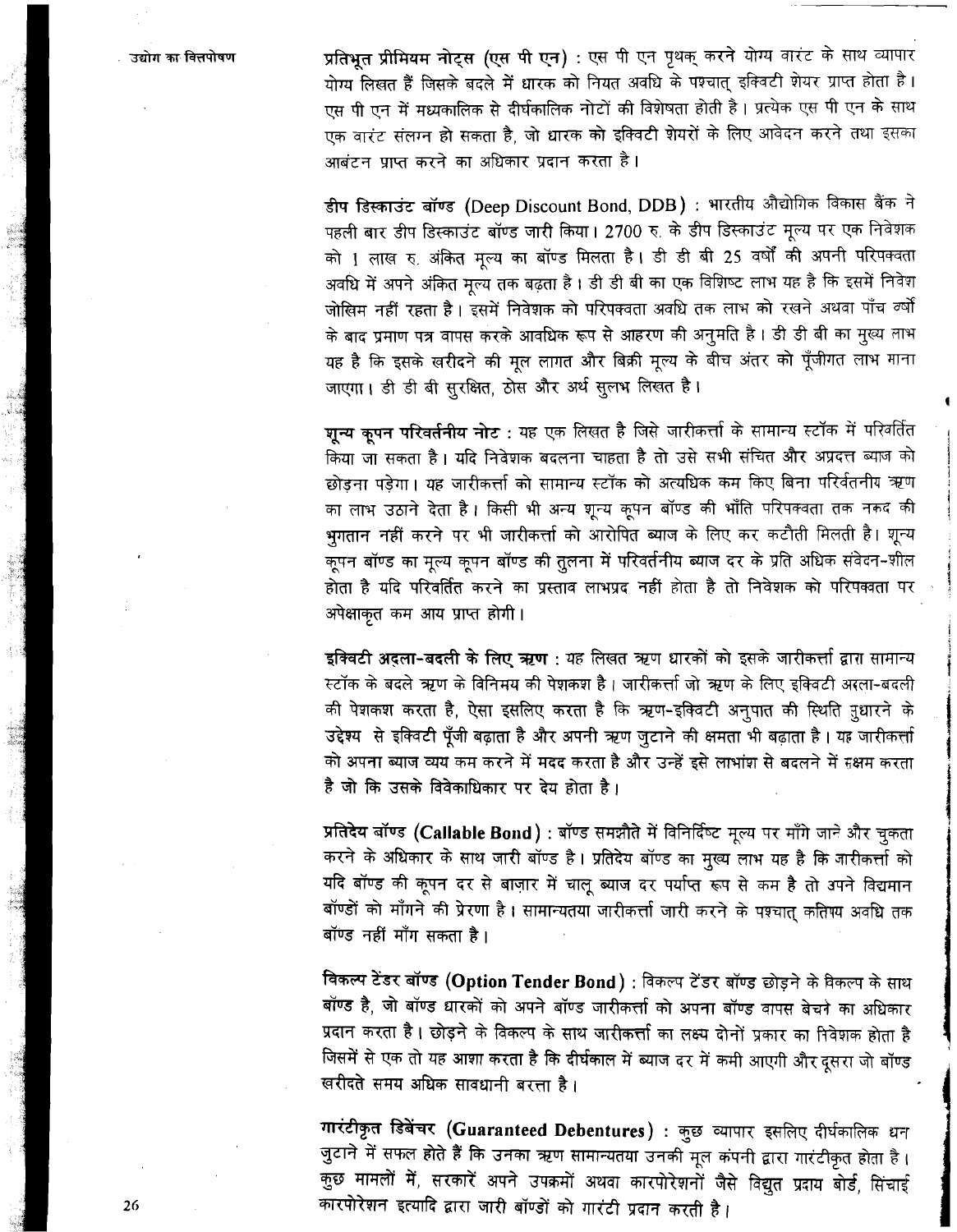गौण डिबेंचर (Subordinated Debentures) : यह अप्रतिभूत ऋण है जो सभी अन्य ऋणों से गौण है। इस प्रकार के ऋण का ब्याज दर प्रमुख ऋणों की तुलना में अधिक होगा और इनका साधारण शेयरों में परिवर्तन का अधिकार भी अधिक होगा गौण ऋण को बहुधा मेजानाइन वित्त (Mezzanine Finance) भी कहा जाता है क्योंकि इनका स्थान इक्विटी और ऋण के बीच में होता है।

अस्थायी दर वाले बॉण्ड (Floating Rate Bonds) : अस्थायी दर वाले बॉण्ड धारकों को देय ब्याज उत्कृष्ट प्रतिभूतियों (Gilt-edged securities) पर देय ब्याज की बाज़ार दर के अनुसार आवधिक आधार पर बदलता रहता है। इन बॉण्डों को समायोजन योग्य ब्याज बॉण्ड भी कहा जाता है ।

अत्यन्त उच्च ब्याज वाले बॉण्ड (Junk Bonds) : अत्यन्त उच्च ब्याज वाले बॉण्ड अत्यधिक प्रतिफल वाले बॉण्ड हैं. जिनका प्रयोग अधिग्रहण और नियंत्रित खरीद में वित्त पोषण के स्रोत के रूप में किया जाता है। नीची क्रेडिट रेटिंग वाले फर्म उच्च-श्रेणी के कारपोरेट ऋण की तुलना में 3 से 5 प्रतिशत तक अधिक देने के इच्छुक होते हैं जिससे कि अधिक जोखिम की क्षतिपूर्ति की जा सके।

सूचकांक बॉण्ड (Indexed Bonds) : तीव्र मुद्रास्फीति के समय में नियत आय और नियत पनर्भगतान राशि अलाभप्रद हैं। सूचकांक बॉण्ड एक वित्तीय लिखत है जिसमें डिबेंचर की सुरक्षा और नियत आय तो है ही किन्तु इसमें मुद्रास्फीति के प्रति भी कुछ सुरक्षोपाय होता है।

मुद्रास्फीति समायोजित बॉण्ड (Inflation Adujusted Bonds) : जिनसे कीमत के विनिर्दिष्ट सूचकांक के मूल्य में उतार-चढ़ाव के अनुरूप, मूल और ब्याज दोनों राशियों में, उर्ध्वमुखी वृद्धि अथवा अधोमुखी कमी करके पुनर्भुगतान का वचन देता है।

पृथक् ब्याज दर (Coupon Stripping) : पृथक ब्याज दर की प्रमुख कार्यप्रणाली यह है कि इसमें साधारण बॉण्ड के मूल भाग और ब्याज भाग को पृथक करने और उन्हें निवेशकों को अलग-अलग बेचने की आवश्यकता होती है।

आरम्भिक चरण में. सरकार या कारपोरेशन द्वारा जारी किसी भी अन्य बॉण्ड की भाँति ही बॉण्ड का जारी करना होगा। बाद में, प्राथमिक निवेशक की आवश्यकताओं के अनुसार, वह बॉण्ड को मूल और ब्याज भागों में पृथक कर सकता है तथा उन्हें पन: बाजार में बेच सकता है।

#### 26.6 ब्याज दर

आधनिक वित्त प्रबन्धक के लिए निवेश और वित्त निर्णय करने में ब्याज दर अत्यन्त ही महत्त्वपर्ण विचारणीय विषय है। ब्याज दर पूँजी की लागत का माप है। शेयरों, डिबेंचरों, जमा, अचल सम्पत्तियों में निवेश करने; ऋण प्रदान करने इत्यादि में ब्याज दर को निर्देशक माना जाता है। ब्याज दर निम्नलिखित कारणों से अलग-अलग बाजारों में अलग-अलग होते हैं :

| जोलिम      | अधिक जोखिम उठाने वाले उधारकर्त्ता कम जोखिम उठाने<br>वाले उधारकर्त्ताओं की अपेक्षा ब्याज दर का भुगतान करेंगे। |
|------------|--------------------------------------------------------------------------------------------------------------|
| ऋण का आकार | अधिक जमा राशि पर कम जमा राशि की अपेक्षा अधिक ब्याज<br>मिलता है।                                              |
|            | पुन: उधार देने पर लाभ : वित्तीय मध्यस्थ अपने उधार लेने की लागत से अधिक ब्याज                                 |

ऋण द्वारा वित्तपोषण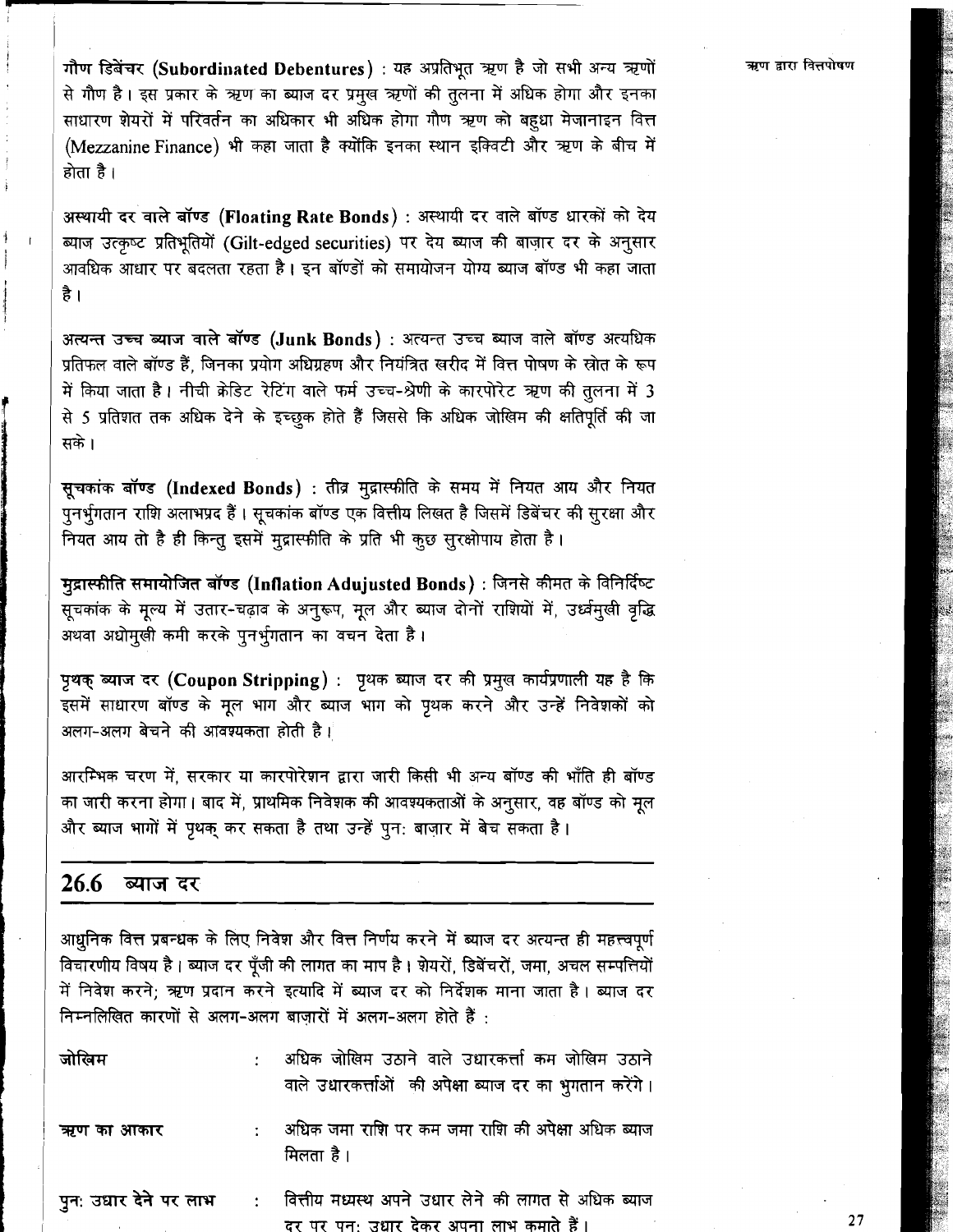उद्योग का वित्तपोषण वित्तीय परिसम्पत्ति का प्रकार : विभिन्न प्रकार की वित्तीय परिसम्पत्तियों पर भिन्न-भिन्न प्रकार का ब्याज होता है। उदाहरण के लिए सार्वजनिक क्षेत्र के बैंक में जमा पर 10 प्रतिशत से कम ब्याज मिलता है जबकि निजी क्षेत्र की कंपनी में जमा पर 10 प्रतिशत से अधिक ब्याज दर मिल सकता है।

अलग-अलग देशों में मुद्रास्फीति की अलग-अलग दरों, सरकारी अन्तरराष्ट्रीय ब्याज दर नीतियों और विनियमों, विदेशी मुद्रा विनिमय दरों इत्यादि के कारण ब्याज दर भिन्न-भिन्न हो सकता है।

### 26.6.1 नाममात्र और वास्तविक ब्याज दर

- सामान्य ब्याज दरें भुगतान की गई ब्याज की वास्तविक दरें हैं।
- ब्याज की वास्तविक दरें मुद्रास्फीति के लिए समायोजित ब्याज की दरें हैं। इसलिए, वास्तविक ब्याज दर, निवेशक अथवा ऋणदाता की क्रयशक्ति के रूप में अभिव्यक्त, वास्तविक संपत्ति में वृद्धि का माप है।

### बोध प्रश्न 2

#### विभिन्न ऋण लिखतों पर नोट लिखिए।  $\left| \right|$

आधुनिक वित्त प्रबन्धक के लिए ब्याज दर क्यों महत्त्वपूर्ण हैं?  $2)$ 

#### $26.7$ सारांश

दीर्घकालिक ऋण के कई अन्य स्रोत हैं जैसे ग्लोबल निक्षेपागार प्राप्तियाँ (Global Depositing Receipts), यूरो बॉण्ड, प्रत्यक्ष विदेशी निवेश इत्यादि। हुंडी बट्टा (Bill Discounting), वाणिज्यिक पत्र और फैक्टरिंग अल्पकालिक वित्त के कुछ स्रोत हैं। फर्म पूँजी के प्रत्येक स्रोत के अंतर्गत विभिन्न प्रकार के लिखतों के मिश्र का उपयोग करते हैं। फर्म विभिन्न कारकों जिनका पूँजी मिश्र के चयन पर प्रभाव पड़ता है। इनमें से कुछ मुद्दे फर्म टैक्स प्रबन्धन, पूँजी बाज़ार की स्थिति, वित्तीय संरचनाओं की मनोवृत्ति और नीतियाँ, सरकारी नीतियाँ इत्यादि हैं। प्रत्येक कंपनी को अपनी विशिष्ट आवश्यकताओं और परिस्थितियों के अनुसार अपनी पूँजी संरचना का विकास करना पड़ता है। ऐसा कोई भी पहले से तैयार या पूर्व निर्धारित पूँजी संरचना नहीं है जो कि सभी कंपनियों के लिए उपयक्त हो।